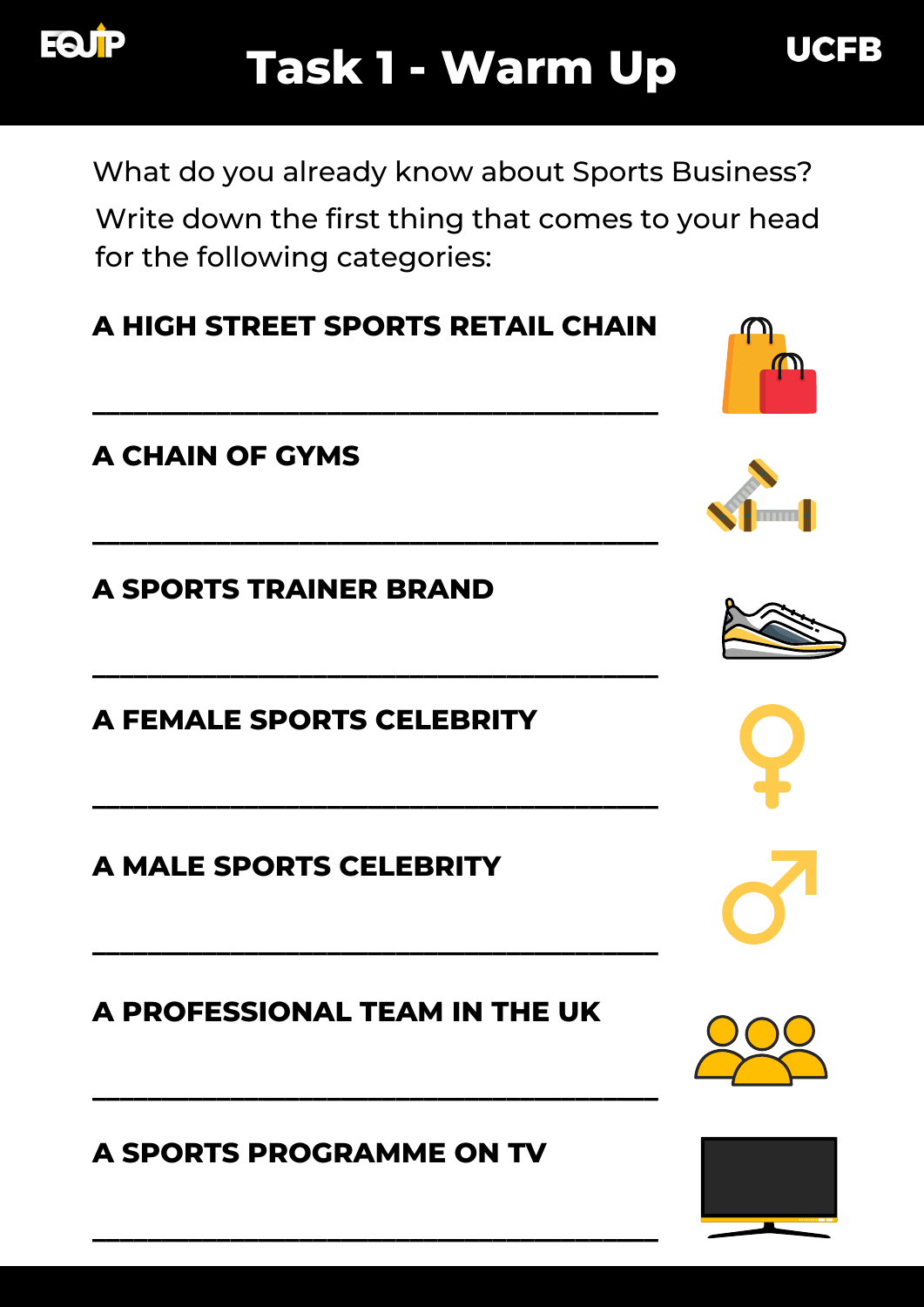

Name a professional sports club and write down as many job roles that you can think of at your chosen club around your thinking bubble.

**\_\_\_\_\_\_\_\_\_\_\_\_\_\_\_\_\_\_\_\_\_\_\_\_\_\_\_\_\_\_\_\_\_\_\_\_\_\_\_\_\_**

#### **CLUB NAME:**

# **JOB ROLES**



**UCFB**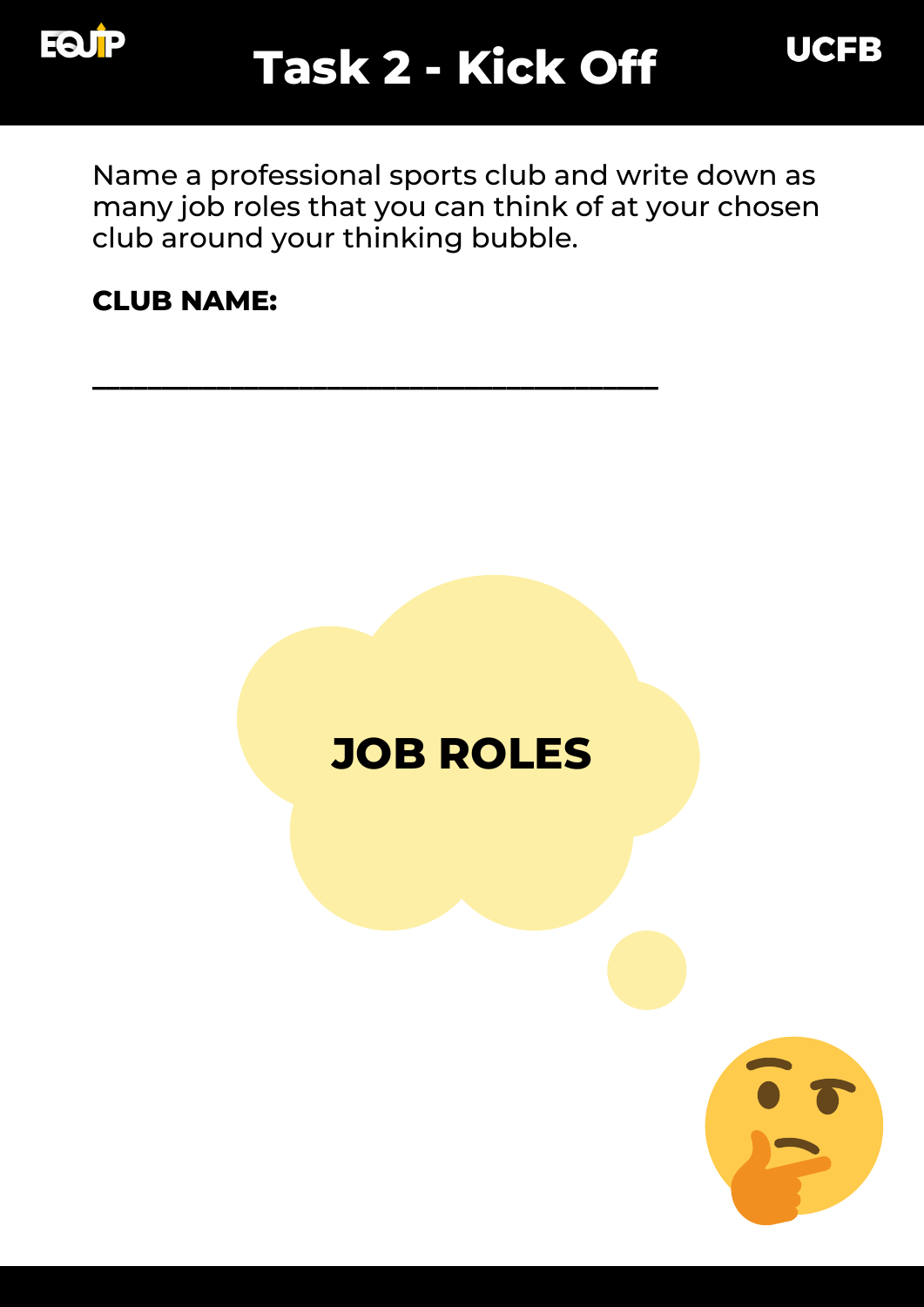

**UCFB** 



### **CLUB NAME:**



**WHY YOU WOULD MARKET?**